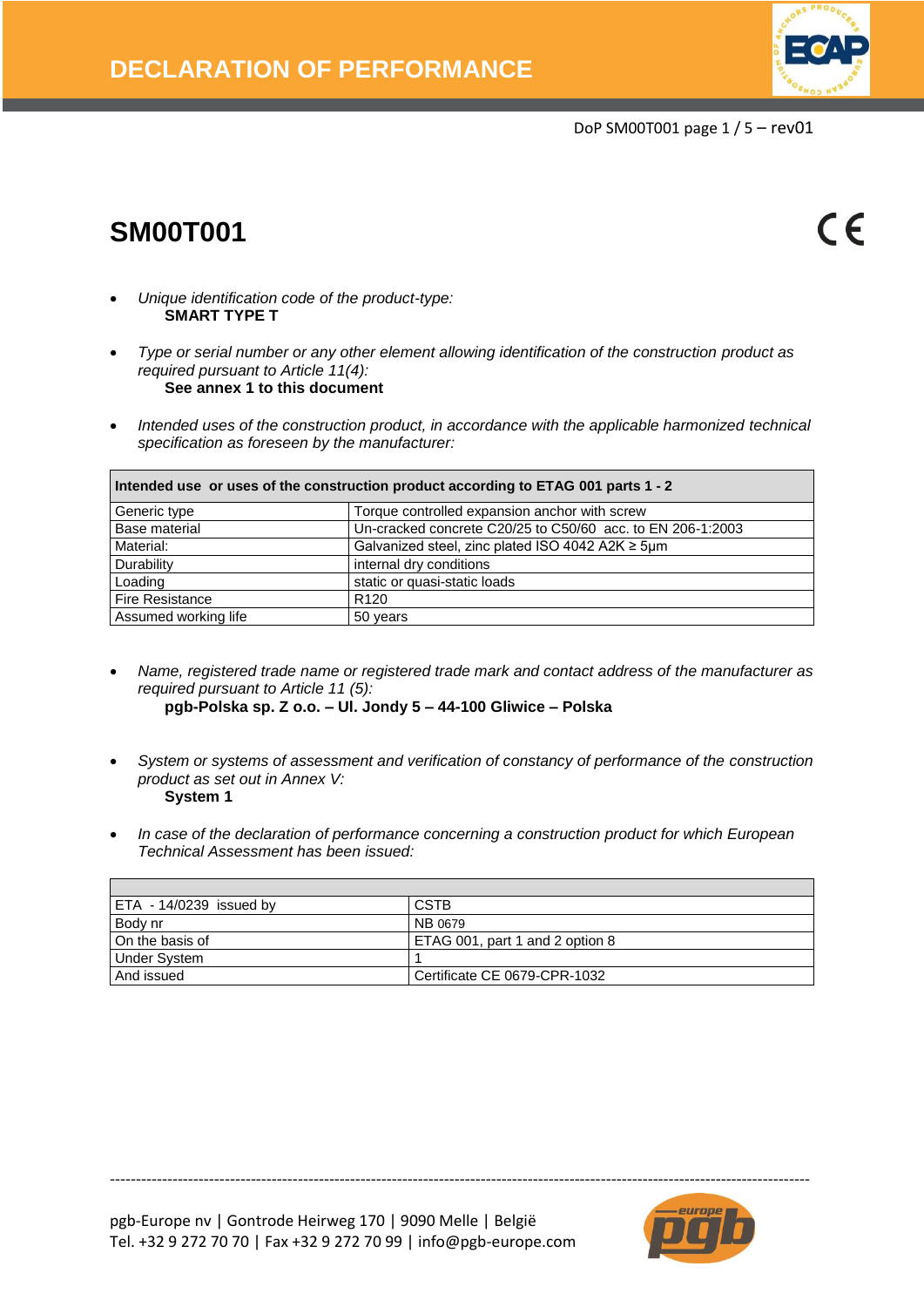## DoP SM00T001 page 2 / 5 – rev01



*Declared performance – Essential characteristics – Performances*

| Installation parameters (ETAG001 part 1 and 2) |                                                |                                                         | <b>M6</b> | M8                | M <sub>10</sub> | M <sub>12</sub> |      |  |
|------------------------------------------------|------------------------------------------------|---------------------------------------------------------|-----------|-------------------|-----------------|-----------------|------|--|
|                                                | $d_{0}$                                        | Nominal diameter of drill bit                           | [mm]      | 10                | 14              | 16              | 20   |  |
|                                                | $h_{ef}$                                       | Effective standard embedment depth                      | [mm]      | 40                | 50              | 60              | 80   |  |
|                                                | $d_{f}$                                        | Fixture clearance hole diameter                         | [mm]      | $\overline{7}$    | 9               | 11              | 13   |  |
|                                                | $T_{inst}$                                     | Nominal installation torque                             | [Nm]      | 10                | 25              | 50              | 85   |  |
| $\mathfrak{s}^{\frac{5}{6}}$                   | h <sub>1</sub>                                 | Depth of drilled hole                                   | [mm]      | 45                | 55              | 65              | 85   |  |
|                                                | $T_{fix,min}$<br>max                           | <b>Fixture thickness</b>                                | [mm]      | 0100              | 0120            | 0140            | 0160 |  |
|                                                | $h_{\text{min}}$                               | Min. thickness of concrete member                       | [mm]      | 100               | 100             | 120             | 160  |  |
|                                                | $S_{min}$                                      | Minimum spacing                                         | [mm]      | 60                | 75              | 90              | 120  |  |
|                                                | $C_{\text{min}}$                               | Minimum edge distance                                   | [mm]      | 60                | 75              | 90              | 120  |  |
|                                                | <b>Characteristic values for tension loads</b> |                                                         |           |                   |                 |                 |      |  |
| <b>Steel failure</b>                           |                                                |                                                         |           |                   |                 |                 |      |  |
|                                                | NRk.s                                          | Tension steel characteristic resistance                 | [kN]      | 16                | 29              | 46              | 67   |  |
|                                                | $Y$ <sub>Ms</sub> $1$                          | Partial safety factor                                   | $[\cdot]$ |                   | 1,50            |                 |      |  |
| <b>Pull-out failure</b>                        |                                                |                                                         |           |                   |                 |                 |      |  |
|                                                | NRK.D                                          | Tension characteristic resistance in<br>concrete C20/25 | [kN]      | 5                 | 9               | 12              | 16   |  |
|                                                | VMD <sup>1</sup>                               | Partial safety factor 1                                 | $[\cdot]$ | 1,50 <sup>2</sup> |                 |                 |      |  |
| Concrete cone failure                          |                                                |                                                         |           |                   |                 |                 |      |  |
|                                                | h <sub>ef</sub>                                | Effective standard embedment depth                      | [mm]      | 40                | 50              | 60              | 80   |  |
|                                                | $S_{cr,N}$                                     | Critical spacing                                        | [mm]      | 120               | 150             | 180             | 240  |  |
|                                                | $C_{cr,N}$                                     | Critical edge distance                                  | [mm]      | 60                | 75              | 90              | 120  |  |
|                                                | $V$ Mc $1$                                     | Partial safety factor                                   | $[\cdot]$ |                   |                 | 1,50 $^{2}$     |      |  |
| <b>Concrete splitting failure</b>              |                                                |                                                         |           |                   |                 |                 |      |  |
|                                                | $S_{cr,sp}$                                    | Critical spacing (splitting)                            | [mm]      | 240               | 300             | 360             | 480  |  |
|                                                | $C_{cr,sp}$                                    | Critical edge distance (splitting)                      | [mm]      | 120               | 150             | 180             | 240  |  |
|                                                | Y <sub>Msp</sub>                               | Partial safety factor <sup>1</sup>                      | $[\cdot]$ |                   |                 | $1,50^{2}$      |      |  |

--------------------------------------------------------------------------------------------------------------------------------------

**.** 



<sup>&</sup>lt;sup>1</sup> In absence of other national regulations

<sup>&</sup>lt;sup>2</sup> The installation safety factor of  $y_{2}= 1,0$  is included.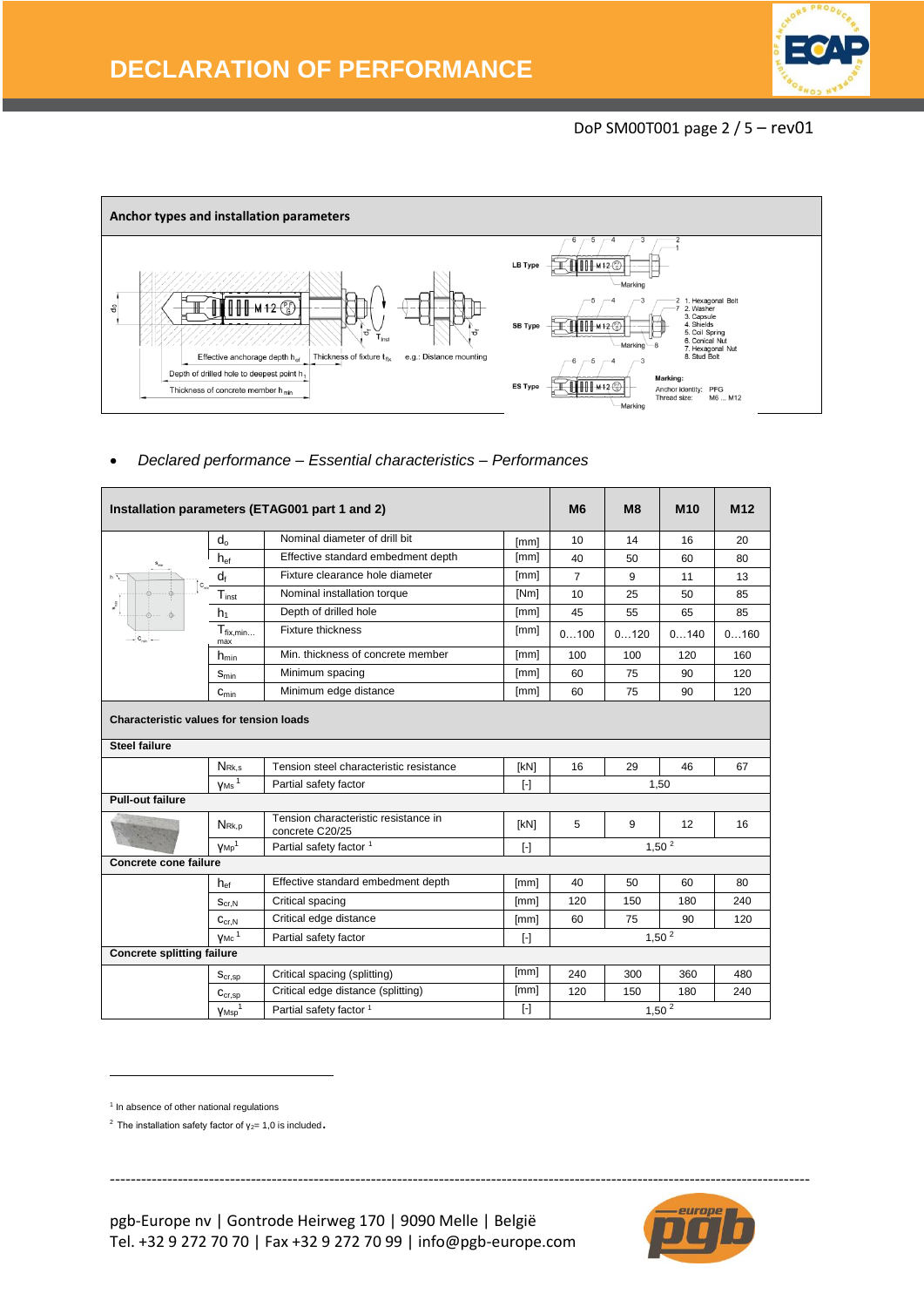

## DoP SM00T001 page 3 / 5 – rev01

| Displacements under tension loads                                                     |                                                          |                                                                                                                                             |                         |                 |                 |                 |                 |
|---------------------------------------------------------------------------------------|----------------------------------------------------------|---------------------------------------------------------------------------------------------------------------------------------------------|-------------------------|-----------------|-----------------|-----------------|-----------------|
|                                                                                       | N<br>Tension service load                                |                                                                                                                                             | [kN]                    | 2,0             | 3,6             | 4,8             | 6,3             |
|                                                                                       | $\delta_{N0}$                                            | Displacements under short term tension loads                                                                                                | [mm]                    | 0,1             | 0,1             | 0,1             | 0,1             |
|                                                                                       | $\delta_{N^{\infty}}$                                    | Displacements under long term tension loads<br>[mm]                                                                                         |                         | 0,3             | 0,3             | 0,3             | 0,3             |
| Characteristic values for shear loads                                                 |                                                          |                                                                                                                                             |                         |                 |                 |                 |                 |
| <b>Steel failure</b>                                                                  |                                                          |                                                                                                                                             |                         |                 |                 |                 |                 |
|                                                                                       | $V_{Rk,s}$                                               | Shear steel characteristic resistance                                                                                                       | [kN]                    | 8               | 14              | 23              | 33              |
|                                                                                       | $M^0$ <sub>Rk,s</sub>                                    | Characteristic bending moment (steel failure<br>with lever arm)                                                                             | [Nm]                    | 12              | 30              | 60              | 105             |
|                                                                                       | $Y$ <sub>Ms</sub> $3$                                    | Partial safety factor                                                                                                                       | $[\cdot]$               |                 |                 | 1,25            |                 |
| Concrete pryout failure                                                               |                                                          |                                                                                                                                             |                         |                 |                 |                 |                 |
|                                                                                       | Κ                                                        | K factor (in equation (5.6) of ETAG Annex C,<br>§ 5.2.3.3)                                                                                  | $[\cdot]$               |                 | $\mathbf{1}$    |                 | $\overline{2}$  |
|                                                                                       | $Y$ Mcp <sup>3</sup>                                     | Partial safety factor                                                                                                                       | $[ - ]$                 |                 |                 | $1,5^4$         |                 |
| Concrete edge failure                                                                 |                                                          |                                                                                                                                             |                         |                 |                 |                 |                 |
|                                                                                       | Ŀ                                                        | Effective anchorage depth under shear loads                                                                                                 | [mm]                    | 26              | 33              | 40              | 53              |
|                                                                                       | $d_{nom}$                                                | Outside anchor diameter                                                                                                                     | [mm]                    | 10              | 14              | 16              | 20              |
|                                                                                       | $V$ Mc $3$                                               | Partial safety factor                                                                                                                       | $\lbrack \cdot \rbrack$ |                 |                 | $1,5^{4}$       |                 |
|                                                                                       |                                                          | Displacements under shear loads C20/25 - C50/60                                                                                             |                         |                 |                 |                 |                 |
|                                                                                       | V                                                        | Service shear load                                                                                                                          | [kN]                    | 4,6             | 8,3             | 13,2            | 19.2            |
|                                                                                       | $\delta$ <sub>V0</sub>                                   | Short term displacement under shear loads                                                                                                   | [mm]                    | 1,5<br>$(+0,7)$ | 1,9<br>$(+1,2)$ | 2,4<br>$(+1,2)$ | 3,3<br>$(+1,2)$ |
|                                                                                       | δ∨∞                                                      | Long term displacement under shear loads                                                                                                    | [mm]                    | 2,3<br>$(+0,7)$ | 2,9<br>$(+1,2)$ | 3,6<br>$(+1,2)$ | 4,9<br>$(+1,2)$ |
| Characteristic tension resistance in non-cracked C20/25 to C50/60 under fire exposure |                                                          |                                                                                                                                             |                         |                 |                 |                 |                 |
| R <sub>30</sub> min                                                                   | $N_{rk,s,fi,30}$                                         | Tension load - fire duration = 30 min - steel<br>failure                                                                                    | [kN]                    | 0,2             | 0,4             | 0,9             | 1,7             |
| $N_{rk,p,fi,30}$                                                                      |                                                          | Tension load- fire duration = 30 min - pull-<br>out failure                                                                                 | [kN]                    | 1,3             | 2,3             | 3,0             | 4,0             |
|                                                                                       | $N^0$ rk.c.fi.30                                         | Tension load- fire duration = 30 min -<br>concrete cone failure 5                                                                           | [kN]                    | 1,8             | 3,2             | 5,0             | 10,3            |
| R60 min                                                                               | $N_{rk,s,fi,60}$                                         | Tension load - fire duration = 60 min -steel<br>failure                                                                                     | [kN]                    | 0,2             | 0,3             | 0,8             | 1,3             |
|                                                                                       | $N_{rk,p,fi,60}$                                         | Tension load - fire duration = 60 min - pull-<br>out failure                                                                                | [kN]                    | 1,3             | 2,3             | 3,0             | 4,0             |
|                                                                                       | $N^0$ <sub>rk,c,fi,60</sub>                              | Tension load - fire duration = 60 min -<br>concrete cone failure 5                                                                          | [kN]                    | 1,8             | 3,2             | 5,0             | 10,3            |
| R90 min                                                                               | Nrk, s, fi, 90                                           | Tension load - fire duration = 90 min - steel<br>failure                                                                                    | [kN]                    | 0,1             | 0,3             | 0,6             | 1,1             |
| $N_{rk,p,fi,90}$                                                                      |                                                          | Tension load -fire duration = 90 min- pull-<br>out failure                                                                                  | [kN]                    | 1,3             | 2,3             | 3,0             | 4,0             |
|                                                                                       | $\mathsf{N}^0{}_{\mathsf{rk},\mathsf{c},\mathsf{fi},90}$ | Tension load - fire duration = 90 min-<br>concrete cone failure <sup>5</sup>                                                                | [kN]                    | 1,8             | 3,2             | 5,0             | 10,3            |
| R120 min                                                                              | $N_{rk,s,fi,120}$                                        | Tension load - fire duration = 120 min -<br>steel failure                                                                                   | [kN]                    | 0,1             | 0,2             | 0,5             | 0,8             |
|                                                                                       | N <sub>rk, p,fi, 120</sub>                               | Tension load - fire duration = 120 min -pull-<br>out failure                                                                                | [kN]                    | 1,0             | 1,8             | 2,4             | 3,2             |
|                                                                                       | $N^0$ rk,c,fi, 120                                       | Tension load- $f$ ire duration = $\overline{120}$ min-<br>concrete cone failure 5                                                           | [kN]                    | 1,5             | 2,5             | 4,0             | 8,2             |
|                                                                                       |                                                          | In absence of other national regulations the partial safety factor for resistance under fire exposure $\gamma M$ , fi = 1,0 is recommended. |                         |                 |                 |                 |                 |

<sup>3</sup> In absence of other national regulations<br><sup>4</sup> The installation safety factor of γ<sub>2</sub>= 1,0 is included.

**.** 

5 Spacing S<sub>cr</sub><sub>N</sub> = 4xhef and S<sub>min</sub> = see table. Edge distance C<sub>cr</sub><sub>N</sub> = 2xh<sub>ef</sub>. If fire attack from one side= C<sub>min</sub>=2xh<sub>ef</sub>. If fire attack from more than one side C<sub>min</sub> ≥ 300 mm



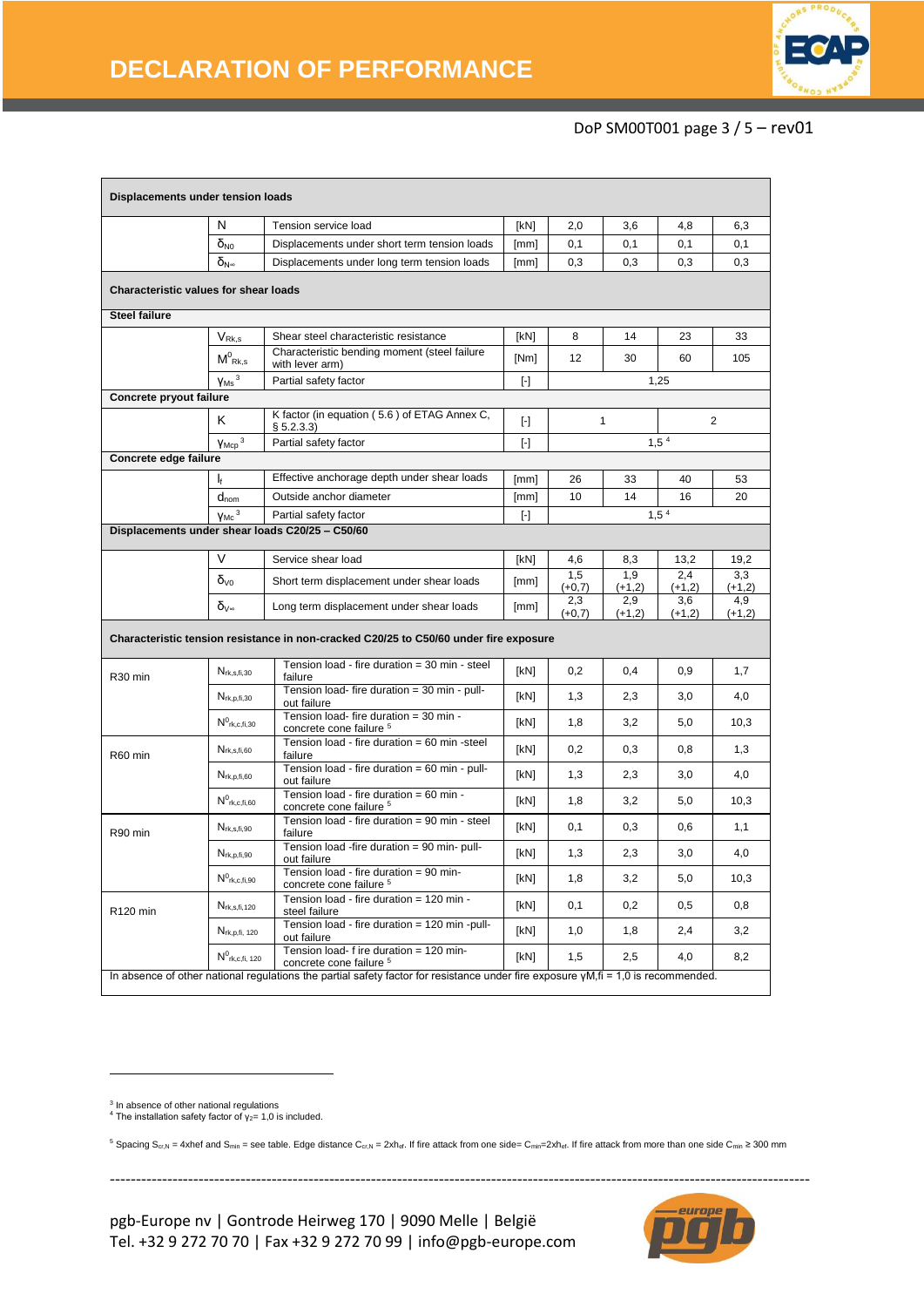

### DoP SM00T001 page 4 / 5 – rev01

| Characteristic shear resistance in non-cracked C20/25 to C50/60 under fire exposure |                              |                                                                                                                                                                                                                                                                                                                                                              |           |     |     |      |      |
|-------------------------------------------------------------------------------------|------------------------------|--------------------------------------------------------------------------------------------------------------------------------------------------------------------------------------------------------------------------------------------------------------------------------------------------------------------------------------------------------------|-----------|-----|-----|------|------|
| R <sub>30</sub> min                                                                 | $V_{rk,s,fi,30}$             | Shear load without lever arm- fire duration =<br>$30 \text{ min}$                                                                                                                                                                                                                                                                                            | [kN]      | 0,2 | 0,4 | 0,9  | 1,7  |
|                                                                                     | $\mathsf{M}^0$ rk, s, fi, 30 | Shear load with lever arm- fire duration $=$ 30<br>min                                                                                                                                                                                                                                                                                                       | [kN]      | 0,2 | 0,4 | 1,1  | 2,6  |
| R60 min                                                                             | $V_{rk,s,\text{fi},60}$      | Shear load without lever arm -fire duration =<br>60 min                                                                                                                                                                                                                                                                                                      | [kN]      | 0,2 | 0.3 | 0.8  | 1,3  |
|                                                                                     | $M^0$ rk, s, fi, 60          | Shear load with lever $arm - fire$ duration $=$<br>60 min                                                                                                                                                                                                                                                                                                    | [kN]      | 0,1 | 0,3 | 1,0  | 2,0  |
| R90 min                                                                             | $V_{rk,s,fi,90}$             | Shear load without lever arm- fire duration =<br>$90 \text{ min}$                                                                                                                                                                                                                                                                                            | [kN]      | 0.1 | 0.3 | 0.6  | 1,1  |
|                                                                                     | $M^0$ rk.s.fi.90             | Shear load with lever arm -fire duration = $90$<br>min                                                                                                                                                                                                                                                                                                       | [kN]      | 0.1 | 0,3 | 0.7  | 1,7  |
| R120 min                                                                            | $V_{rk,s,\text{fi},120}$     | Shear load without lever arm- fire duration =<br>120 min                                                                                                                                                                                                                                                                                                     | [kN]      | 0.1 | 0.2 | 0.5  | 0,8  |
|                                                                                     | $M^0$ rk, s, fi, 120         | Shear load with lever arm -fire duration $=$<br>120 min                                                                                                                                                                                                                                                                                                      | [kN]      | 0.1 | 0,2 | 0.6  | 1,3  |
| Concrete pryout failure                                                             |                              |                                                                                                                                                                                                                                                                                                                                                              |           |     |     |      |      |
|                                                                                     | k                            | Factor in equation (5.6) of ETAG 001 Annex<br>C, 5.2.3.3                                                                                                                                                                                                                                                                                                     | $[\cdot]$ | 1,0 | 2,0 | 2,0  | 2,0  |
| R <sub>30</sub> min                                                                 |                              |                                                                                                                                                                                                                                                                                                                                                              |           | 1.8 | 6.4 | 10.0 | 20.6 |
| R60 min                                                                             |                              | Characteristic resistance                                                                                                                                                                                                                                                                                                                                    | [kN]      | 1,8 | 6,4 | 10.0 | 20.6 |
| R90 min                                                                             | $V^0$ Rk,cp,fi               |                                                                                                                                                                                                                                                                                                                                                              |           | 1,8 | 6,4 | 10.0 | 20,6 |
| R120 min                                                                            |                              |                                                                                                                                                                                                                                                                                                                                                              |           | 1,5 | 5,1 | 8,0  | 16,5 |
| Concrete edge failure                                                               |                              |                                                                                                                                                                                                                                                                                                                                                              |           |     |     |      |      |
| under normal temperature.                                                           |                              | The initial value V <sup>0</sup> R <sub>kc.fi</sub> of the characteristic resistance in concrete C20/25 to C50/60 under fire exposure may be determined by: V <sup>0</sup> Rk.c.fi<br>= 0,25 x $V^0_{Rk,c}$ (≤ R90) $V^0_{Rk,c,fi}$ = 0,20 x $V^0_{Rk,c}$ (R120) with $V^0_{Rk,c}$ initial value of the characteristic resistance in cracked concrete C20/25 |           |     |     |      |      |
|                                                                                     |                              | In absence of other national requlations the partial safety factor for resistance under fire exposure $yM$ , $f = 1.0$ is recommended.                                                                                                                                                                                                                       |           |     |     |      |      |

*The performances of the product identified by the above identification code are in conformity with the declared performance. This declaration of performance is issued under the sole responsibility of pgb-Europe nv. Signed for and behalf of the manufacturer by:* 

| Place and date of issue | <b>Signature</b>                                                          |  |
|-------------------------|---------------------------------------------------------------------------|--|
| Melle, 18/08/2014       | nv pgb-Europe sa<br>Gontrode Heirweg 170<br>9090 MELLE<br>BE 0425 888 396 |  |